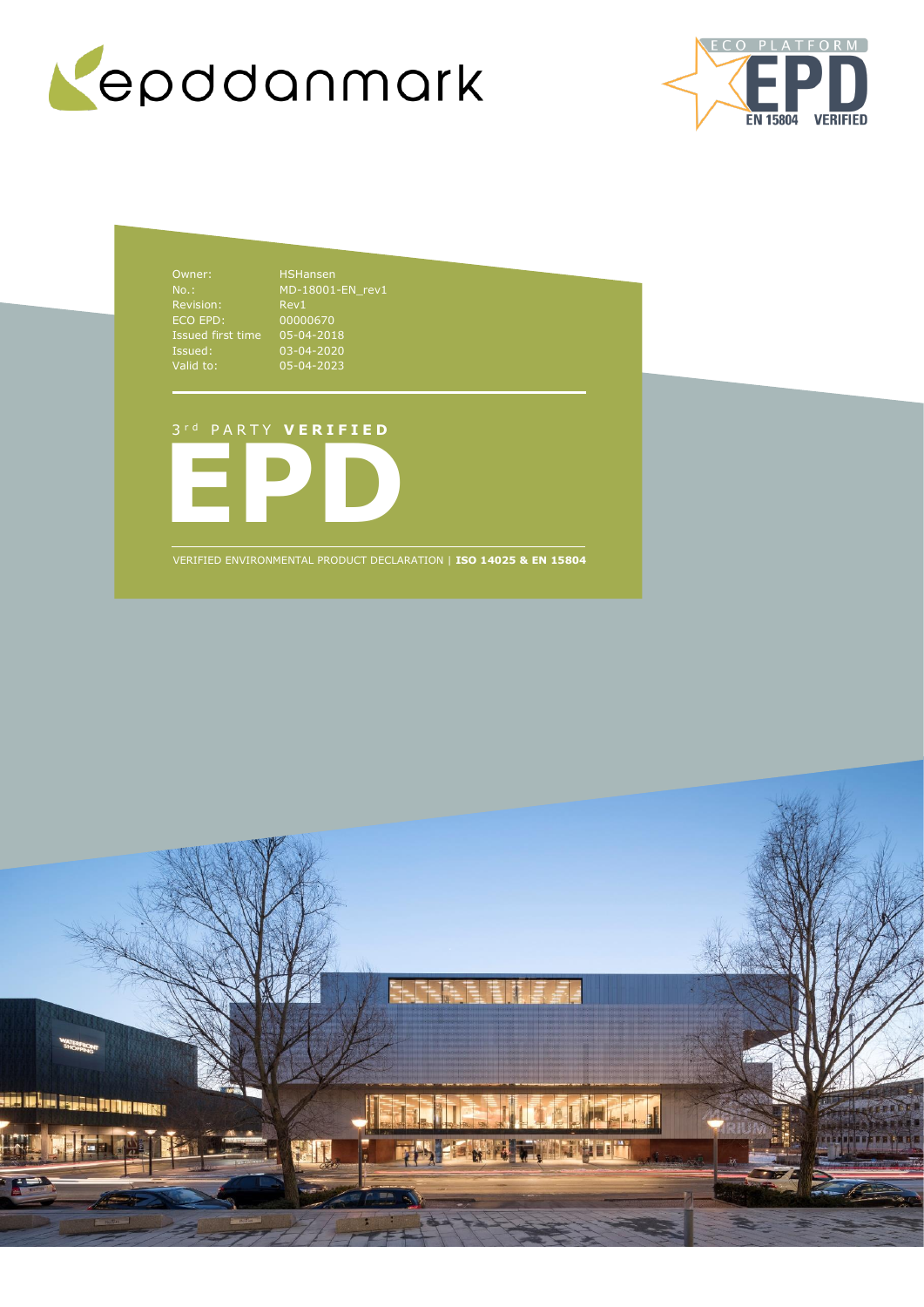



#### **Owner of declaration** HSHansen

Bredgade 4 DK-6950 Lem



**Programme operator** Danish Technological Institute www.dti.dk

 $\rightarrow$ DANISH<br>TECHNOLOGICAL<br>INSTITUTE

**Programme** EPD Danmark www.epddanmark.dk



### **Declared products**

Hansen Fasad® with triple layer glass-REDUXA (160 mm) Hansen Fasad® with emalite glass-REDUXA (160 mm) Hansen Fasad® with panel-REDUXA (160 mm)

### **Production site**

Bredgade 4 DK-6950 Lem Denmark

### **Products use**

Hansen Fasad® curtain walls are used as facade elements for buildings. Hansen Fasad® comprises a range of box- and T-profiles. The profiles can be designed according to the statical requirements and the architectural wishes.

### **Declared unit**

1 square meter



**Valid to:** 05-04-2023

### **Basis of calculation**

This EPD is developed in accordance with the European standard EN 15804+A1.

#### **Comparability**

EPDs of construction products may not be comparable if they do not comply with the requirements in EN 15804. EPD data may not be comparable if the datasets used are not developed in accordance with EN 15804 and if the background systems are not based on the same database.

#### **Validity**

This EPD has been verified in accordance with ISO 14025 and is valid for 5 years from the date of issue.

#### **Use**

The intended use of an EPD is to communicate scientifically based environmental information for construction products, for the purpose of assessing the environmental performance of buildings.

#### **EPD type**

☒Cradle-to-gate ☐Cradle-to-gate with options ☐Cradle-to-grave

CEN standard EN 15804 serves as the core PCR Independent verification of the declaration and data, according to EN ISO 14025 □ internal **a** external

Third party verifier:

histiansen

*Kim Christiansen*

Mas

*Henrik Fred Larsen EPD Danmark*

| Life cycle stages and modules $(X = $ module declared<br>$MND = module not declared)$ |                |                |            |                         |            |                |                |             |               |                              |                               |                                                            |                |                     |                |                                                        |
|---------------------------------------------------------------------------------------|----------------|----------------|------------|-------------------------|------------|----------------|----------------|-------------|---------------|------------------------------|-------------------------------|------------------------------------------------------------|----------------|---------------------|----------------|--------------------------------------------------------|
| Product                                                                               |                | Construction   | process    | Use                     |            |                |                | End of life |               |                              | Beyond the system<br>boundary |                                                            |                |                     |                |                                                        |
| Raw material<br>Ylddns                                                                | Transport      | Manufacturing  | Fransport  | Installation<br>process | Jse        | Maintenance    | Repair         | Replacement | Refurbishment | Operational<br>use<br>energy | Operational<br>use<br>water   | construction<br>demolition<br>$\mathbf \omega$<br>$\Omega$ | Transport      | processing<br>Waste | Disposal       | recove<br>cling<br>potential<br>recy<br>Re-use,<br>and |
| A1                                                                                    | A <sub>2</sub> | A <sub>3</sub> | A4         | A5                      | <b>B1</b>  | B <sub>2</sub> | B <sub>3</sub> | <b>B4</b>   | <b>B5</b>     | <b>B6</b>                    | <b>B7</b>                     | C1                                                         | C <sub>2</sub> | C <sub>3</sub>      | C <sub>4</sub> | D                                                      |
| X                                                                                     | χ              | X              | <b>MND</b> | <b>MND</b>              | <b>MND</b> | <b>MND</b>     | <b>MND</b>     | <b>MND</b>  | <b>MND</b>    | <b>MND</b>                   | <b>MND</b>                    | <b>MND</b>                                                 | <b>MND</b>     | <b>MND</b>          | <b>MND</b>     | <b>MND</b>                                             |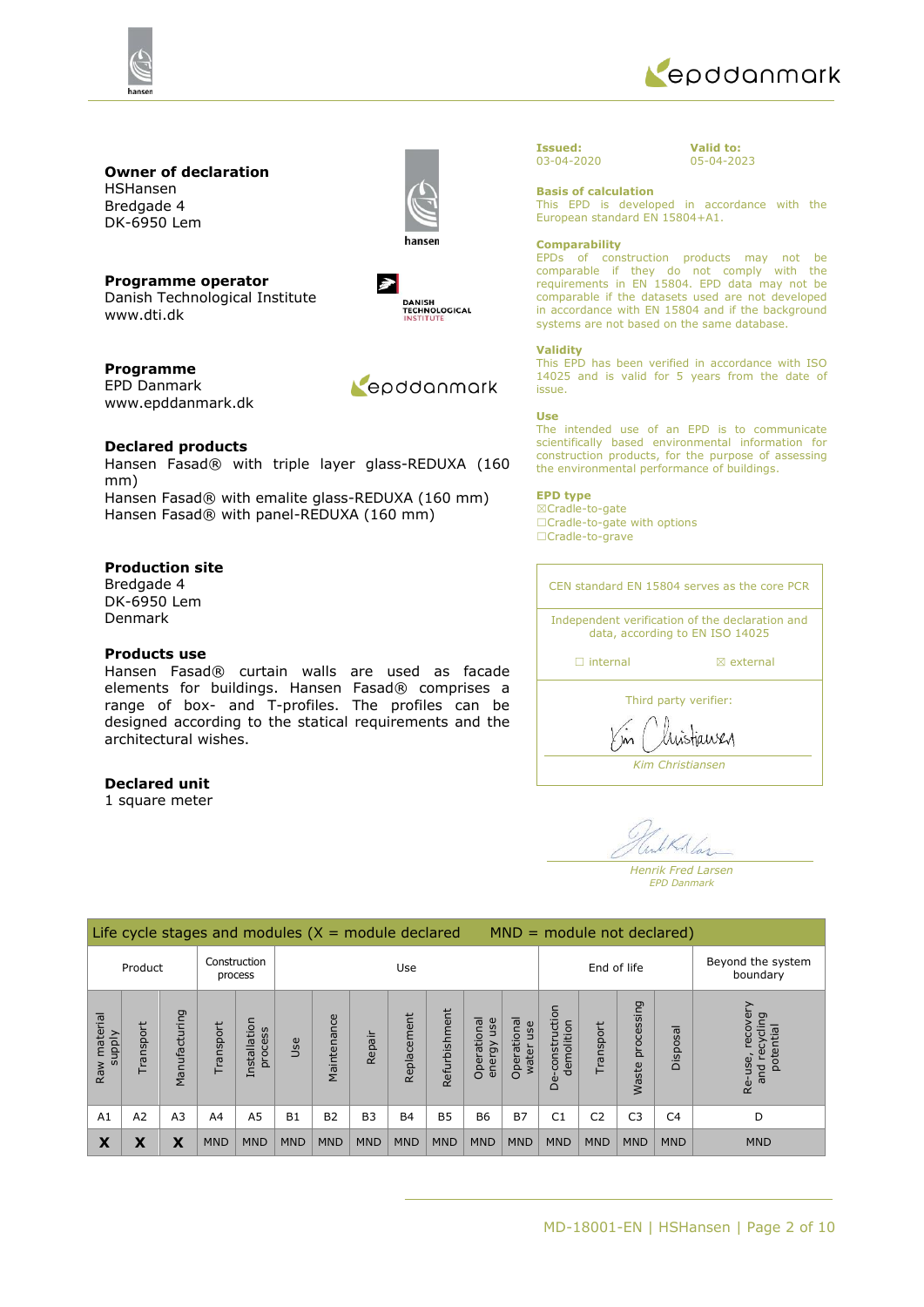

## Product information

**Product description** Facade elements with 160 mm Al-profiles based on "Hydro 4.0 Aluminium Extrusion Ingot" (REDUXA) covered by the EPD: NEPD-1840- 468-EN, and triple glass of the type 6-18-4-18-4 (regarding Fasadglass). The main product components are shown in the table below. Values are given as intervals covering the three declared product variations. Specific recipes and some input materials (0-2 mass-%) are not shown in this table due to reasons of confidentiality.

| <b>Material</b>     | Weight-% of declared product |
|---------------------|------------------------------|
| Glass               | $0 - 76$                     |
| Aluminium           | $20 - 43$                    |
| Plastic             | $4 - 6$                      |
| Mineral wool        | $0 - 23$                     |
| Calcium silicate    | $0 - 29$                     |
| Packaging material* | kg per declared unit         |
| PE film             | 0,61                         |
| Pallets             | 2,8                          |

**Representativity** This declaration, including data collection and the modeled foreground system including results, represents the production of 1 square meter of Hansen Fasad®-REDUXA curtain wall system at the production site located in Denmark. Product specific data are based on average values collected in the period from 01.01.2016 to 31.12.2016. Background data are based mainly on GaBi and are less than 10 years old. Only in one case, GaBi data was supplemented with data from ecoinvent and the consistency of the data used is therefore considered as high. Generally, the used background datasets are of high quality, and the majority of the datasets are only a couple of years old and therefore the requirements in EN15804 are meet.

**Dangerous substances** Hansen Fasad® curtain walls does not contain substances listed in the "Candidate List of Substances of Very High Concern for authorisation"

[\(http://echa.europa.eu/candidate-list-table\)](http://echa.europa.eu/candidate-list-table)

**Essential characteristics (CE)** Hansen Fasad® curtain walls are covered by harmonised technical specification EN 13830:2015. Declaration of performance according to EU regulation 305/2011 is available for all declared product variations.

> Further technical information can be obtained by contacting the manufacturer or on the manufacturers website:

[www.hsh.dk](http://www.hsh.dk/)

| <b>Reference Service Life</b> | No RSL is declared. This EPD is based on a cradle-to-gate assessment. |  |  |
|-------------------------------|-----------------------------------------------------------------------|--|--|
| (RSL)                         |                                                                       |  |  |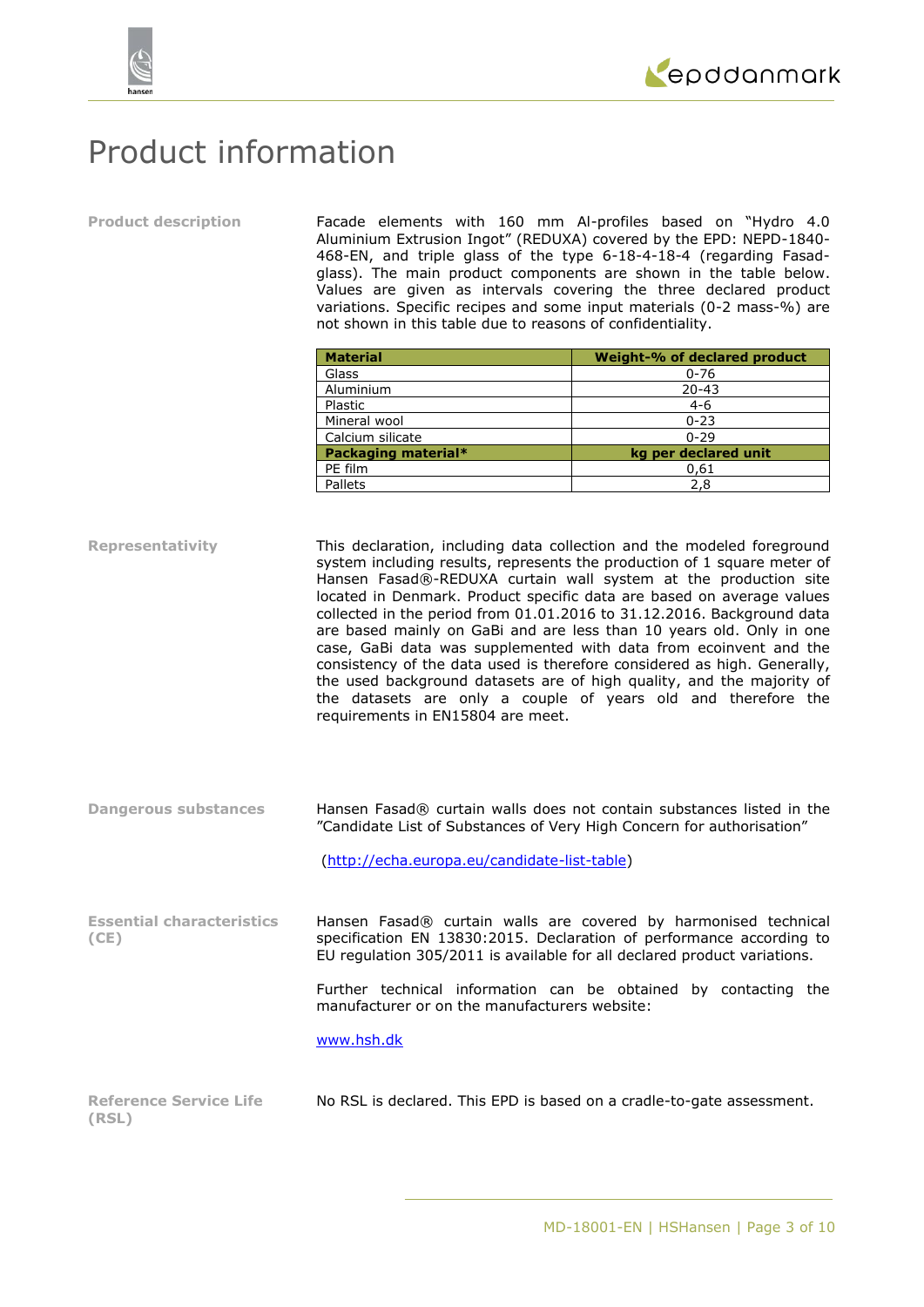



## **Product illustrations**



Fasad® with triple layer glass



Fasad® with emalite glass



Fasad® with panel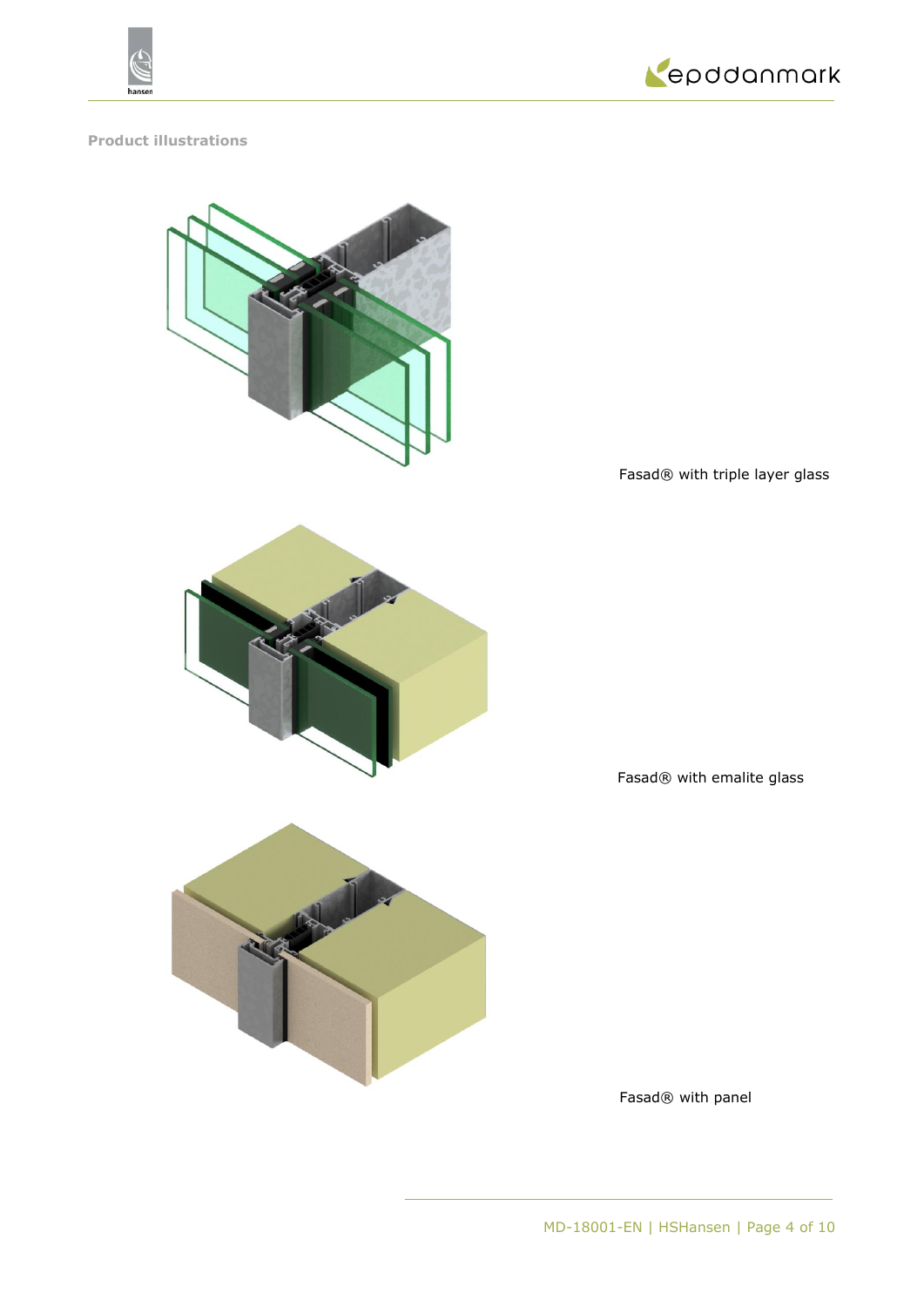

# LCA background

**Declared unit** The LCI and LCIA results in this EPD relates to 1 square meter of Hansen Fasad® curtain wall of the types: Hansen Fasad® with triple layer glass-REDUXA, Hansen Fasad® with emalite glass-REDUXA and Hansen Fasad® with panel-REDUXA.

The declared unit (1 m2) is calculated based on a 3x3 m<sup>2</sup> facade element

| <b>Name</b>                                         | <b>Value</b> | <b>Unit</b>       |
|-----------------------------------------------------|--------------|-------------------|
| Declared unit                                       |              | m <sup>2</sup>    |
| Conversion factor to 1 kg: Fasad® with triple glass | 43.6         | kg/m <sup>2</sup> |
| Conversion factor to 1 kg: Fasad® with emalite      | 44.2         | $\text{ka/m}^2$   |
| Conversion factor to 1 kg: Fasad® with panel        | 29.4         | kq/m <sup>2</sup> |

PCR This EPD is developed according to the core rules for the product category of construction products in EN 15804.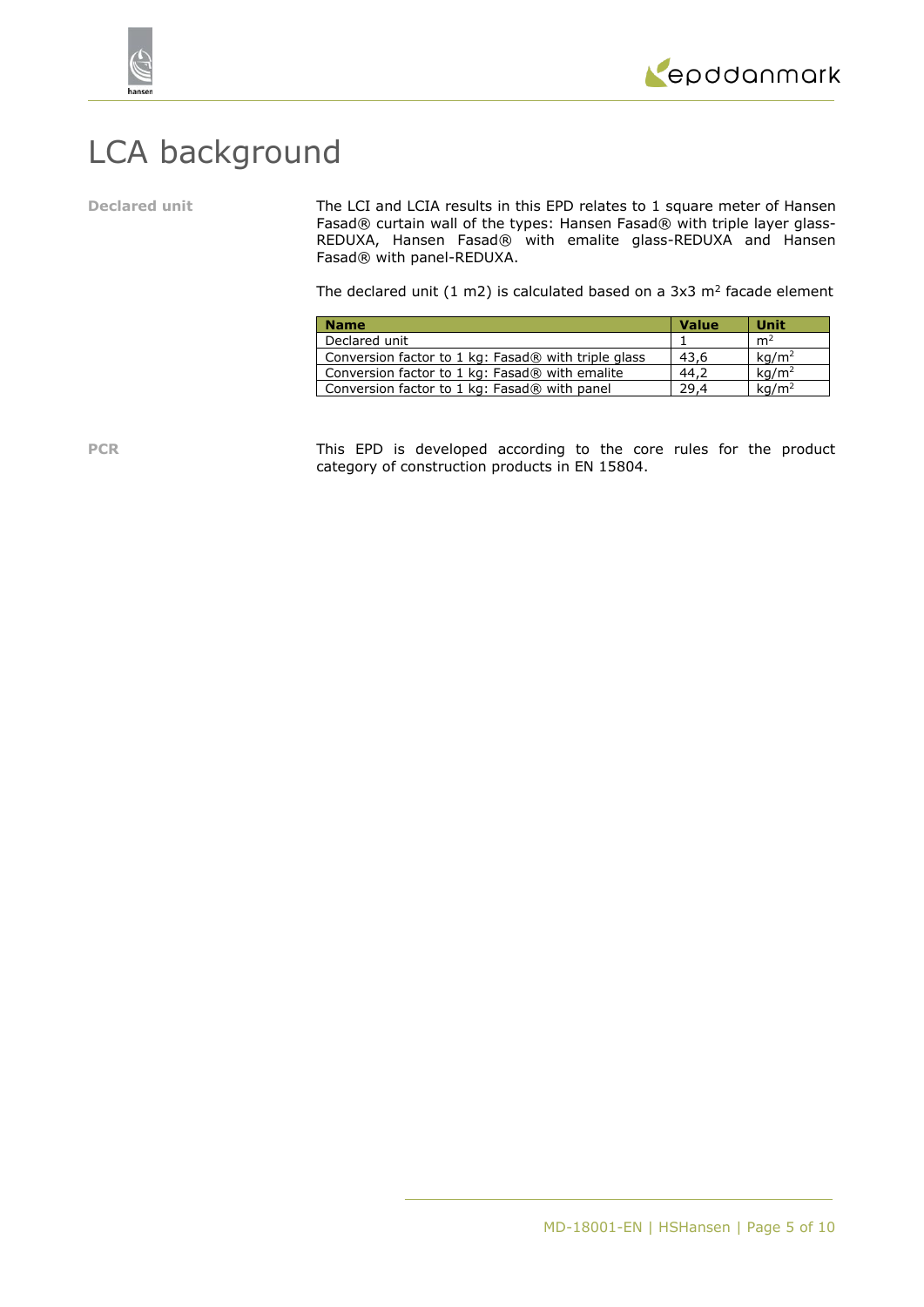



### **Flow diagram**



**System boundary** This EPD is based on a cradle-to-gate LCA, in which >99 weight-% has been accounted for.

> The general rules for the exclusion of inputs and outputs follows the requirements in EN 15804, 6.3.5, where the total of neglected input flows per module shall be a maximum of 5 % of energy usage and mass and 1 % of energy usage and mass for unit processes.

### **Product stage (A1-A3) includes**:

- A1 Extraction and processing of raw materials
- A2 Transport to the production site
- A3 Manufacturing processes

The product stage comprises the acquisition of all raw materials, products and energy, transport to the production site, packaging and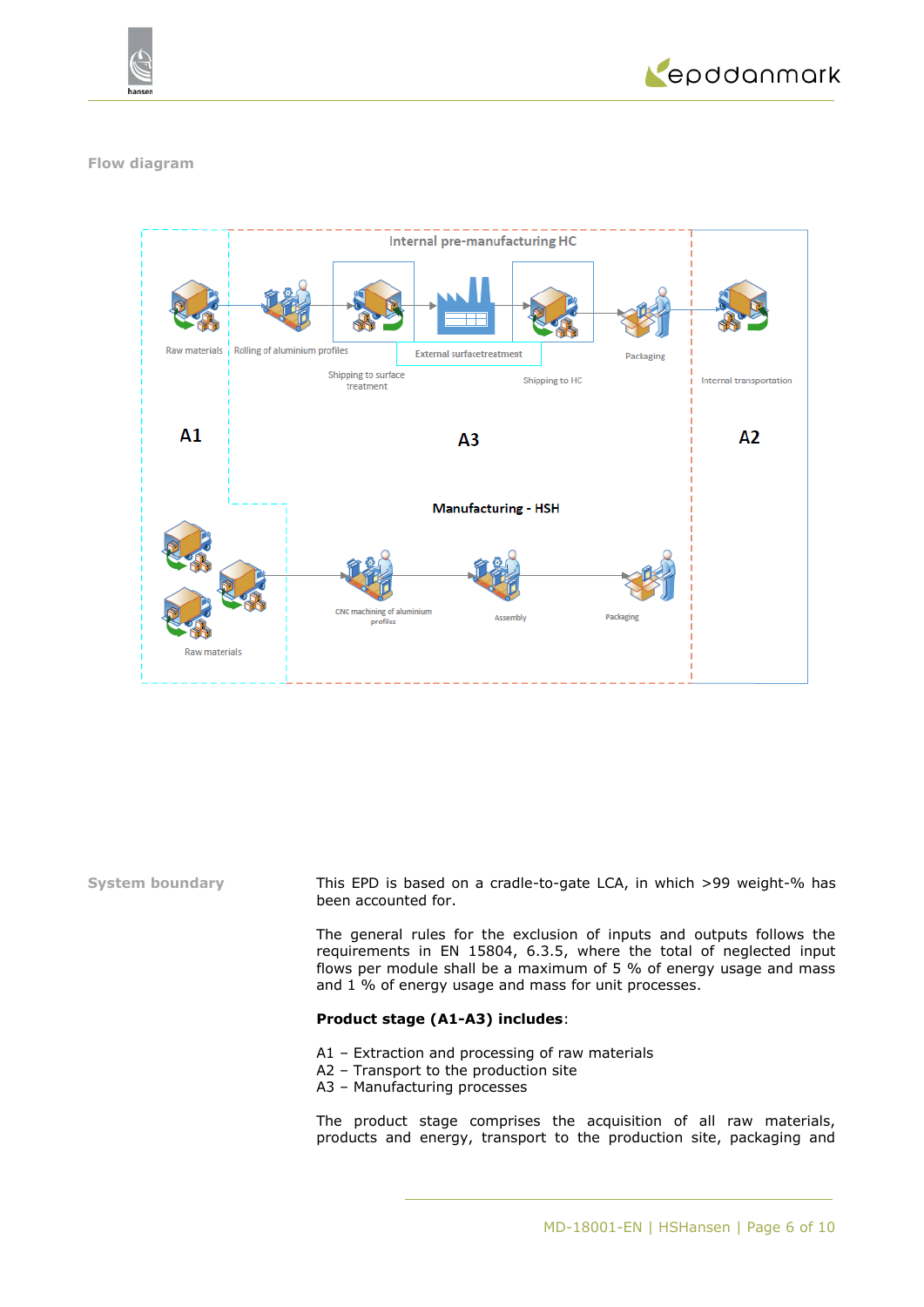

waste processing up to the "end-of-waste" state or final disposal. The LCA results are declared in aggregated form for the product stage, which means, that the sub-modules A1, A2 and A3 are declared as one module A1-A3.

The production process of the Hansen Fasad® curtain walls starts with rolling together the aluminium profiles with the thermal break. This happens at a production facility in Lem, Denmark (HC) either before or after surface treatment (anodizing or powder coating) of the aluminum profile. The profiles are then transported (1 km) to the other production facility in Lem (HSH).

After this short internal transport, the profiles are CNC machined into correct lengths, holes are drilled etc. and the frames are put together and mounted with triple glass, emalite glas (enamelled glass), mineral wool, wind panel etc. depending on the type of Fasad.

The facade elements are now ready for quality control and packaging before leaving the production facility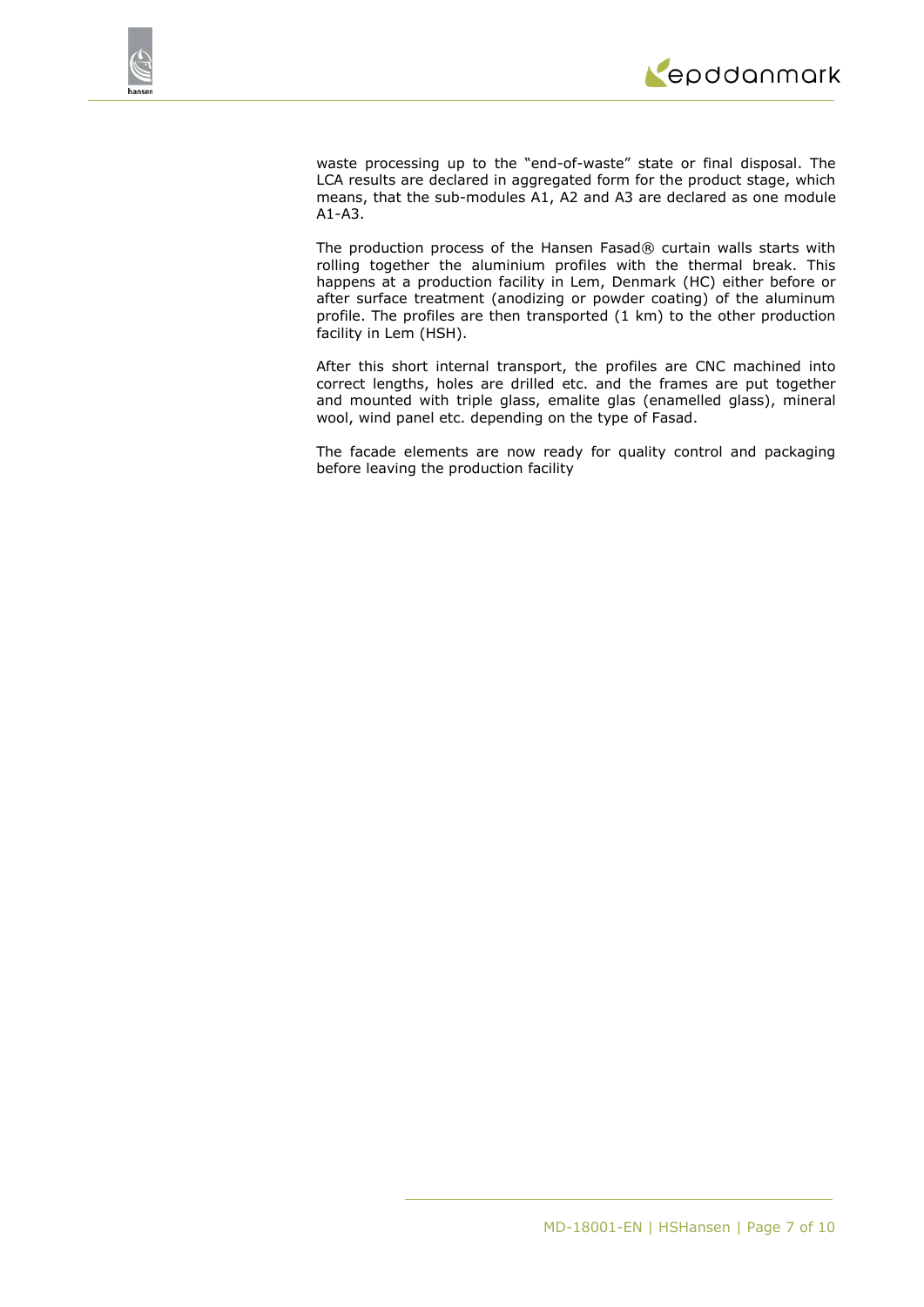



## LCA results

|                  | <b>ENVIRONMENTAL IMPACTS PER SQUARE METER</b>                                                                                                                                                                                                                                                                                   |              |                                                                    |                          |  |  |  |
|------------------|---------------------------------------------------------------------------------------------------------------------------------------------------------------------------------------------------------------------------------------------------------------------------------------------------------------------------------|--------------|--------------------------------------------------------------------|--------------------------|--|--|--|
| <b>Parameter</b> | <b>Unit</b>                                                                                                                                                                                                                                                                                                                     |              | Fasad® with triple glass-REDUXA   Fasad® with emalite glass-REDUXA | Fasad® with panel-REDUXA |  |  |  |
|                  |                                                                                                                                                                                                                                                                                                                                 | $A1-A3$      | $A1-A3$                                                            | $A1-A3$                  |  |  |  |
| GWP              | [kg CO2-eq.]                                                                                                                                                                                                                                                                                                                    | $1.28E + 02$ | 1,66E+02                                                           | 1,41E+02                 |  |  |  |
| <b>ODP</b>       | [kg CFC11-eq.]                                                                                                                                                                                                                                                                                                                  | 3,39E-06     | 4,32E-06                                                           | 3,45E-06                 |  |  |  |
| AP               | [ $kg SO2-eq.$ ]                                                                                                                                                                                                                                                                                                                | 4.77E-01     | 6.80E-01                                                           | 5.74E-01                 |  |  |  |
| EP               | [kg $PO43$ -eg.]                                                                                                                                                                                                                                                                                                                | 6,69E-02     | 9,85E-02                                                           | 5,36E-02                 |  |  |  |
| <b>POCP</b>      | [kg ethene-eq.]                                                                                                                                                                                                                                                                                                                 | 3.02E-02     | 4,17E-02                                                           | 3,56E-02                 |  |  |  |
| <b>ADPE</b>      | [kg Sb-eg.]                                                                                                                                                                                                                                                                                                                     | 4.66E-04     | 7,92E-04                                                           | 1,92E-04                 |  |  |  |
| <b>ADPF</b>      | [MJ]                                                                                                                                                                                                                                                                                                                            | $1.58E + 03$ | $2.00E + 03$                                                       | 1,68E+03                 |  |  |  |
| Caption          | $GWP = Global$ warming potential; ODP = Ozone depletion potential; $AP =$ Acidification potential of soil and water; $EP =$ Eutrophication<br>potential; POCP = Photochemical ozone creation potential; ADPE = Abiotic depletion potential for non fossil resources; ADPF = Abiotic<br>depletion potential for fossil resources |              |                                                                    |                          |  |  |  |

| <b>RESOURCE USE PER SQUARE METER</b> |                                                                                                                                                                                                                                                                                                                                                                            |            |                                                                  |                          |  |  |
|--------------------------------------|----------------------------------------------------------------------------------------------------------------------------------------------------------------------------------------------------------------------------------------------------------------------------------------------------------------------------------------------------------------------------|------------|------------------------------------------------------------------|--------------------------|--|--|
| <b>Parameter</b>                     | <b>Unit</b>                                                                                                                                                                                                                                                                                                                                                                |            | Fasad® with triple glass-REDUXA Fasad® with emalite glass-REDUXA | Fasad® with panel-REDUXA |  |  |
|                                      |                                                                                                                                                                                                                                                                                                                                                                            | $A1-A3$    | $A1-A3$                                                          | $A1-A3$                  |  |  |
| <b>PERE</b>                          | [MJ]                                                                                                                                                                                                                                                                                                                                                                       | 7,70E+02   | $1,03E+03$                                                       | $1,02E+03$               |  |  |
| PERM*                                | [MJ]                                                                                                                                                                                                                                                                                                                                                                       | $5,00E+01$ | $9,23E+01$                                                       | 1,13E+02                 |  |  |
| <b>PERT</b>                          | [MJ]                                                                                                                                                                                                                                                                                                                                                                       | 8,20E+02   | $1,12E+03$                                                       | 1,13E+03                 |  |  |
| <b>PENRE</b>                         | [MJ]                                                                                                                                                                                                                                                                                                                                                                       | 1,68E+03   | $2,25E+03$                                                       | 1,86E+03                 |  |  |
| PENRM**                              | [MJ]                                                                                                                                                                                                                                                                                                                                                                       | 7,00E+01   | 7,00E+01                                                         | 7,00E+01                 |  |  |
| <b>PENRT</b>                         | [MJ]                                                                                                                                                                                                                                                                                                                                                                       | 1,75E+03   | $2,32E+03$                                                       | 1,93E+03                 |  |  |
| <b>SM</b>                            | [kg]                                                                                                                                                                                                                                                                                                                                                                       |            |                                                                  |                          |  |  |
| <b>RSF</b>                           | [MJ]                                                                                                                                                                                                                                                                                                                                                                       | 2,71E-15   | 2,71E-15                                                         | 2,71E-15                 |  |  |
| <b>NRSF</b>                          | [MJ]                                                                                                                                                                                                                                                                                                                                                                       | 3,18E-14   | 3,18E-14                                                         | 3,18E-14                 |  |  |
| <b>FW</b>                            | $\mathsf{[m^3]}$                                                                                                                                                                                                                                                                                                                                                           | $2,42E+00$ | $3,04E+00$                                                       | 2.90E+00                 |  |  |
|                                      | PERE = Use of renewable primary energy excluding renewable primary energy resources used as raw materials; PERM = Use of<br>renewable primary energy resources used as raw materials; PERT = Total use of renewable primary energy resources; PENRE =<br>l lee ef aas socialiste adseem en englands was socialisted adseem en englander aan de sommerstele. DENDM - Her ef |            |                                                                  |                          |  |  |

Caption Use of non renewable primary energy excluding non renewable primary energy resources used as raw materials; PENRM = Use of non renewable primary energy resources used as raw materials; PENRT = Total use of non renewable primary energy resources; SM = Use of secondary material; RSF = Use of renewable secondary fuels; NRSF = Use of non renewable secondary fuels; FW = Use of net fresh water

\* *Contribution from packaging material per product type: All \*\* Contribution from packaging material per product type: 3,48E+01 MJ*

| <b>OUTPUT FLOWS AND WASTE CATEGORIES PER SQUARE METER</b> |                                                                                                                                                                                                                                                                               |          |                                                                    |                          |  |  |  |
|-----------------------------------------------------------|-------------------------------------------------------------------------------------------------------------------------------------------------------------------------------------------------------------------------------------------------------------------------------|----------|--------------------------------------------------------------------|--------------------------|--|--|--|
| Parameter                                                 | Unit                                                                                                                                                                                                                                                                          |          | Fasad® with triple glass-REDUXA   Fasad® with emalite glass-REDUXA | Fasad® with panel-REDUXA |  |  |  |
|                                                           |                                                                                                                                                                                                                                                                               | $A1-A3$  | $A1-A3$                                                            | $A1-A3$                  |  |  |  |
| <b>HWD</b>                                                | [kg]                                                                                                                                                                                                                                                                          | 2.83E-01 | 2.83E-01                                                           | 2.84E-01                 |  |  |  |
| <b>NHWD</b>                                               | [kg]                                                                                                                                                                                                                                                                          | 1,34E+01 | $1,34E+01$                                                         | 1,35E+01                 |  |  |  |
| <b>RWD</b>                                                | [kg]                                                                                                                                                                                                                                                                          | 1.54E-03 | 1,54E-03                                                           | 1.54E-03                 |  |  |  |
| <b>CRU</b>                                                | [kg]                                                                                                                                                                                                                                                                          |          |                                                                    |                          |  |  |  |
| <b>MFR</b>                                                | [kg]                                                                                                                                                                                                                                                                          |          |                                                                    |                          |  |  |  |
| <b>MER</b>                                                | [kg]                                                                                                                                                                                                                                                                          |          |                                                                    |                          |  |  |  |
| EEE                                                       | [MJ]                                                                                                                                                                                                                                                                          |          |                                                                    |                          |  |  |  |
| <b>EET</b>                                                | [MJ]                                                                                                                                                                                                                                                                          |          |                                                                    |                          |  |  |  |
| Caption                                                   | HWD = Hazardous waste disposed; NHWD = Non hazardous waste disposed; RWD = Radioactive waste disposed; CRU =<br>Components for re-use; MFR = Materials for recycling; MER = Materials for energy recovery; EEE = Exported electrical energy; EET<br>= Exported thermal energy |          |                                                                    |                          |  |  |  |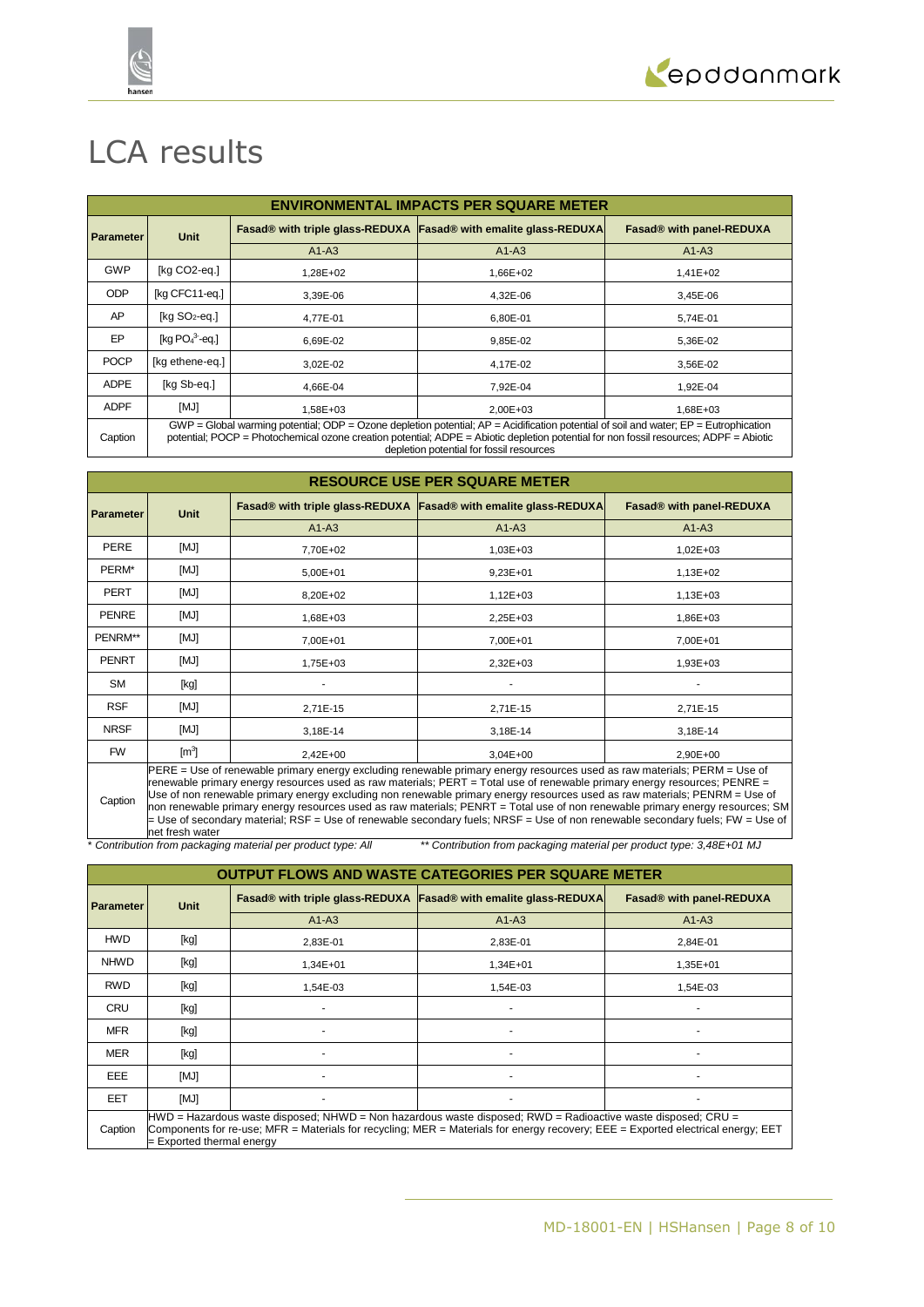



## Additional information

**Indoor air** *The EPD does not give information on release of dangerous substances to indoor air because the horizontal standards on measurement of release of regulated dangerous substances from construction products using harmonised test methods according to the provisions of the respective technical committees for European product standards are not available.*

**Soil and water** *The EPD does not give information on release of dangerous substances to soil and water because the horizontal standards on measurement of release of regulated dangerous substances from construction products using harmonised test methods according to the provisions of the respective technical committees for European product standards are not available.*